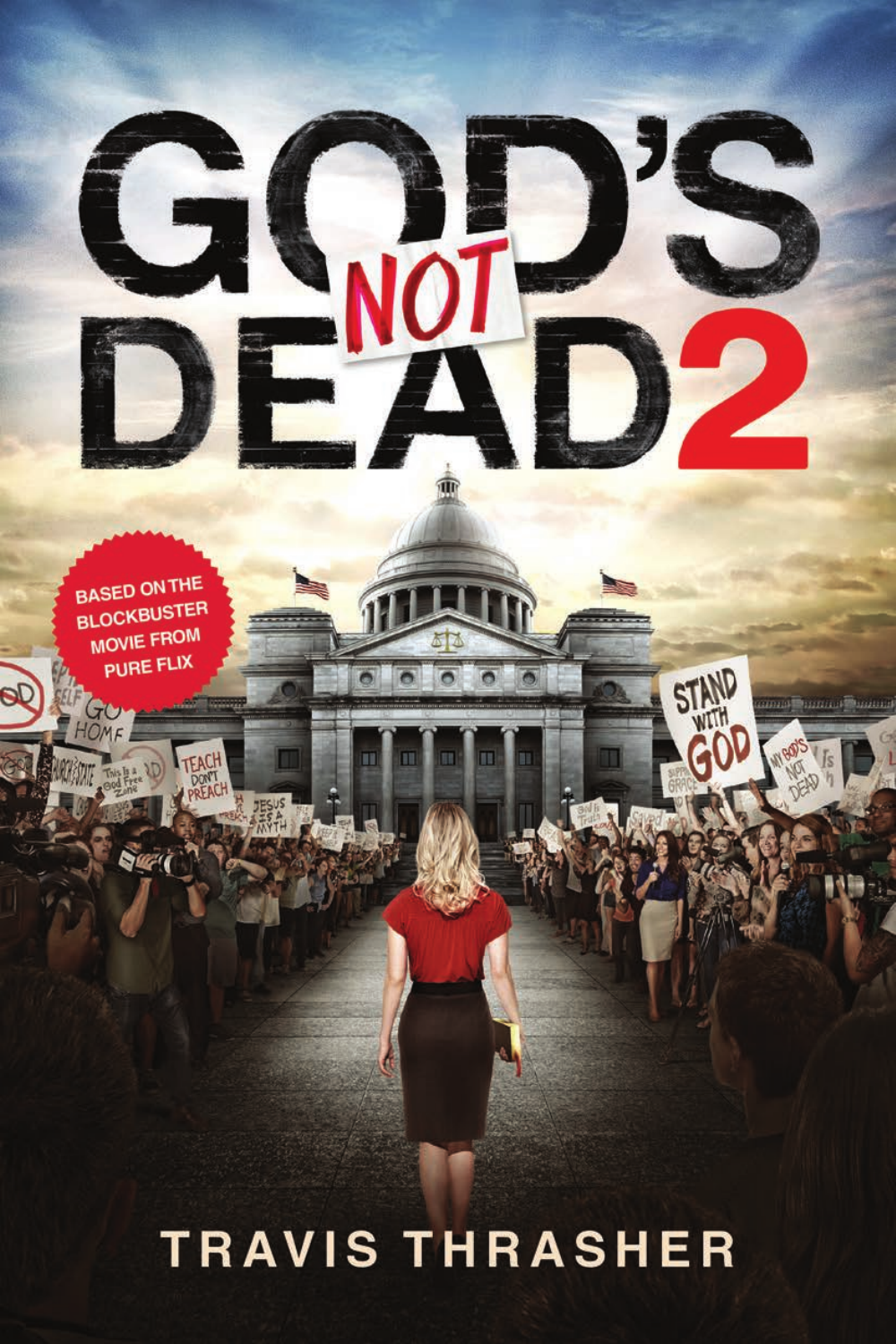## **GOD'S NOT DEAD 2**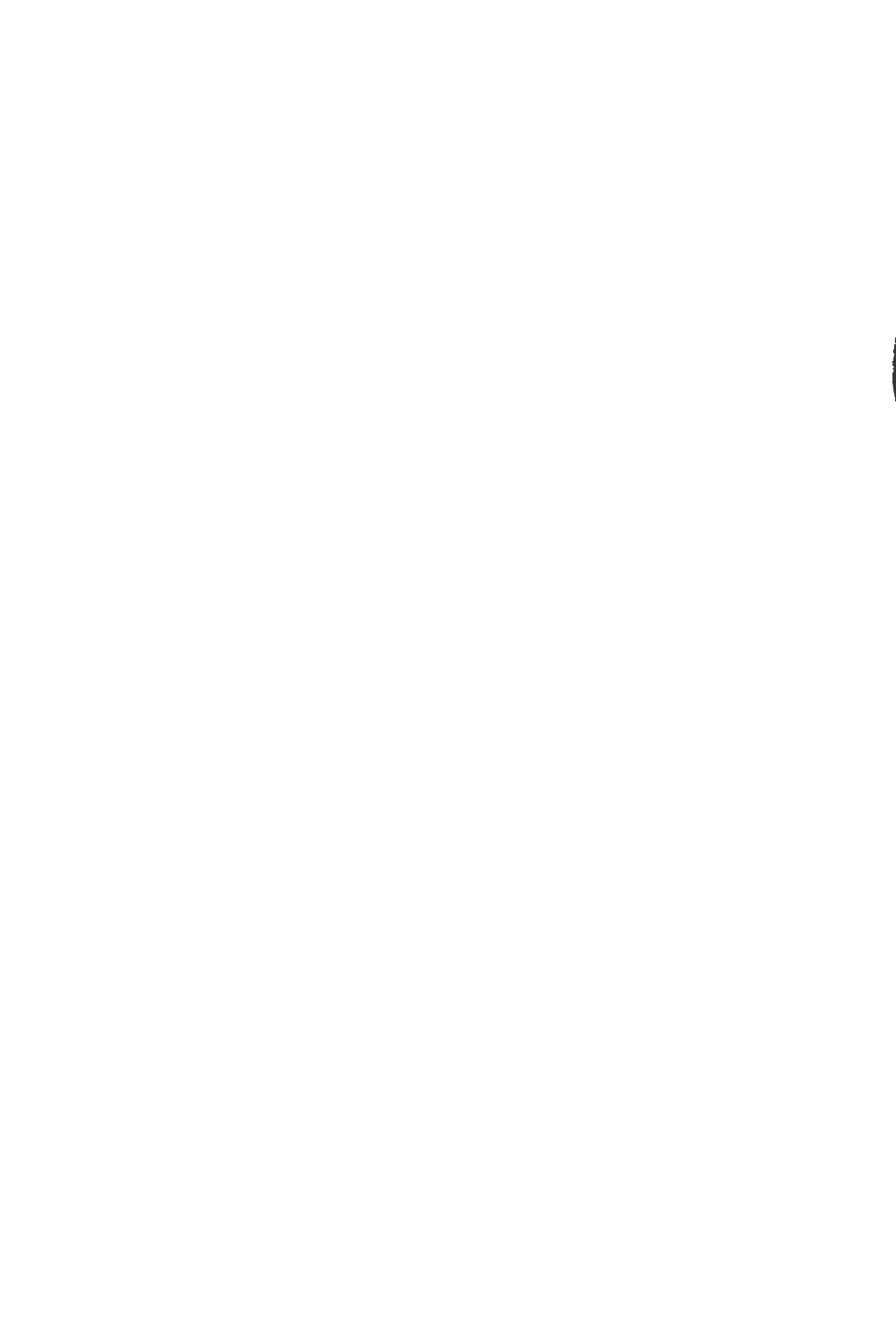

# A NOVELIZATION BY **TRAVIS THRASHER**

TYNDALE HOUSE PUBLISHERS, INC. CAROL STREAM, ILLINOIS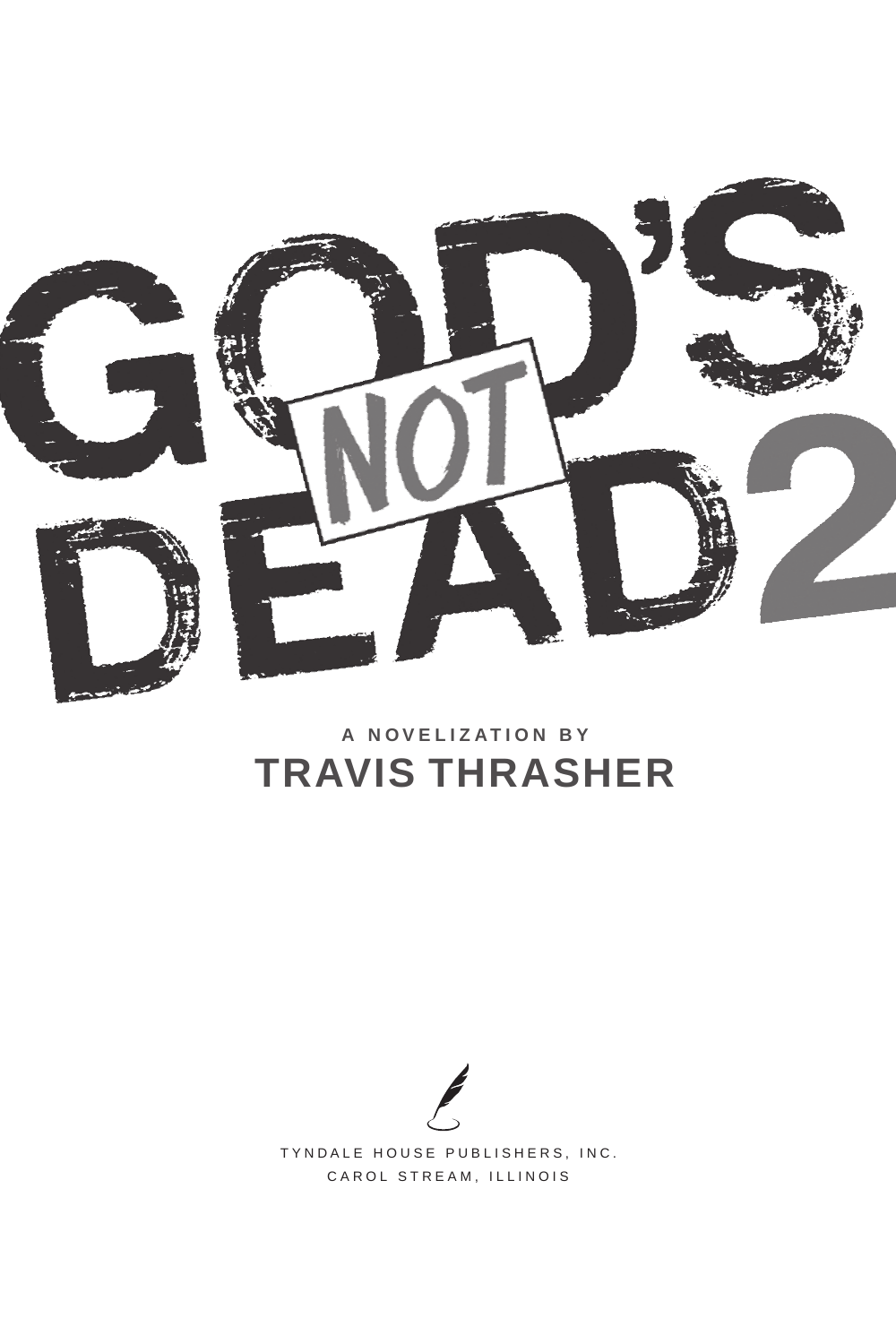Visit Tyndale online at www.tyndale.com.

Visit Travis Thrasher's website at www.travisthrasher.com.

For more information on *God's Not Dead 2*, visit www.godsnotdeadthemovie.com.

*TYNDALE* and Tyndale's quill logo are registered trademarks of Tyndale House Publishers, Inc.

*God's Not Dead 2*

Copyright © 2016 by Pure Flix Entertainment, LLC. All rights reserved.

Published in association with the literary agency Working Title Agency, WTA Services, LLC, Franklin, TN.

Scripture quotations in chapters 42, 55, and 57 are taken from the *Holy Bible*, New Living Translation, copyright © 1996, 2004, 2015 by Tyndale House Foundation. Used by permission of Tyndale House Publishers, Inc., Carol Stream, Illinois 60188. All rights reserved.

Scripture quotations in chapter 44 are taken from the New American Standard Bible,<sup>®</sup> copyright © 1960, 1962, 1963, 1968, 1971, 1972, 1973, 1975, 1977, 1995 by The Lockman Foundation. Used by permission.

Scripture quotation in chapter 58 is taken from the *Holy Bible*, King James Version.

*God's Not Dead 2* is a work of fiction. Where real people, events, establishments, organizations, or locales appear, they are used fictitiously. All other elements of the novel are drawn from the author's imagination.

### **Library of Congress Cataloging-in-Publication Data**

Names: Thrasher, Travis, date, - author Title: God's not dead 2 : a novelization by / Travis Thrasher. Other titles: God is not dead two Description: Carol Stream, Illinois : Tyndale House Publishers, Inc., [2016] Identifiers: LCCN 2015041090 | ISBN 9781496413611 (sc) Subjects : | GSAFD: Christian fiction. Classifications: LCC PS3570.H6925 G63 2016 | DDC 813/.54—dc23 LC record available at http://lccn.loc.gov/2015041090

Printed in the United States of America

|  | 22 21 20 19 18 17 16 |  |  |
|--|----------------------|--|--|
|  | 7 6 5 4 3 2 1        |  |  |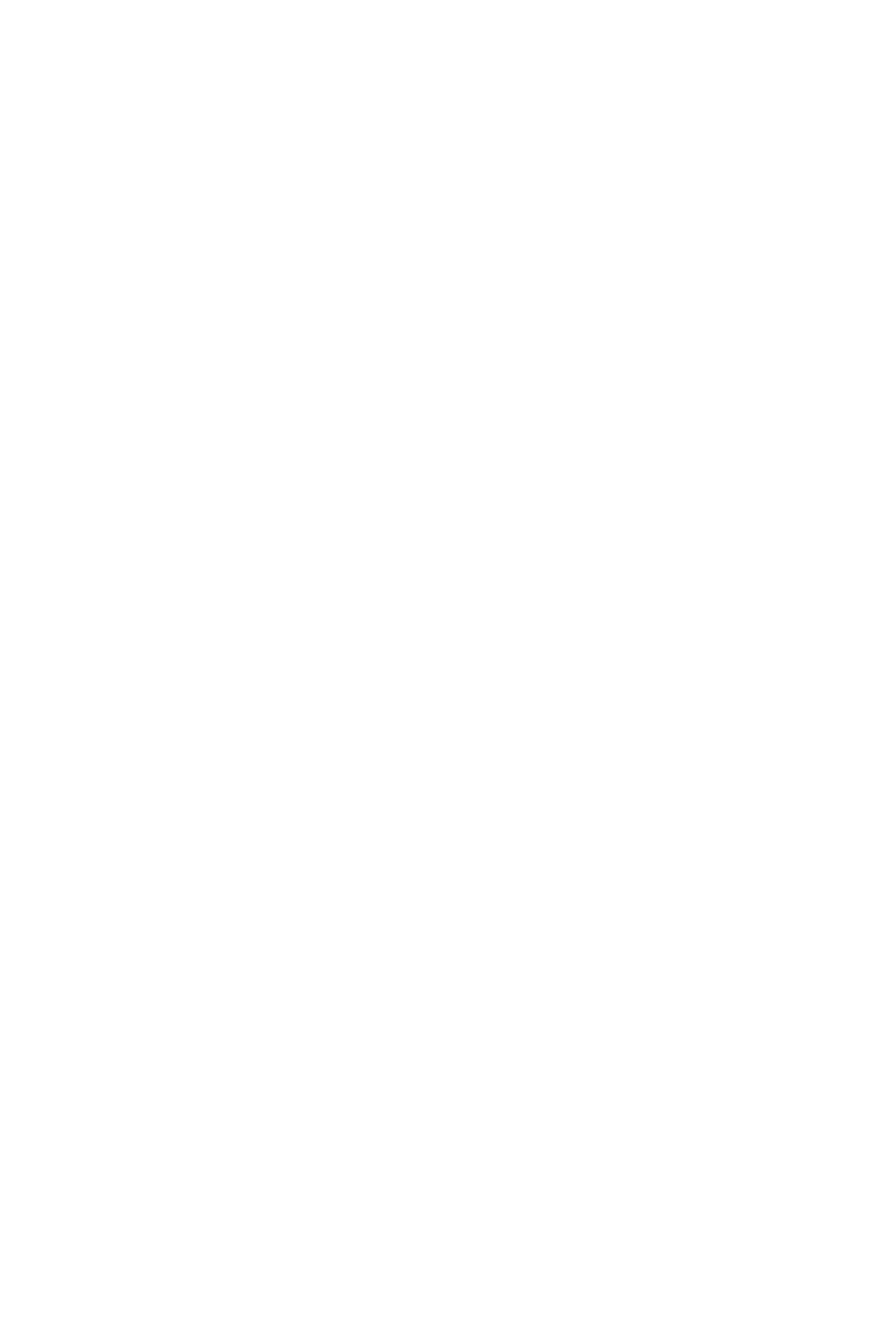# **1**

## **FOR A MOMENT AMY RYAN CAN'T MOVE.**

She looks down at her phone, which she made the mistake of checking a moment before backing out of the parking lot. The short post by a Facebook friend penetrates her heart and forces her to pause, though the air-conditioning hasn't even begun to cool down her Prius.

The post brings her back to last year, to everything that happened, to places of pain and peace.

Why in the world would anyone post this *today* of all days?

The three words no longer bring comfort. For Amy, they bring questions and curiosity—the very things she's built her life and career around. Being inquisitive is a necessary trait for a journalist and a blogger. But these questions come from another place, a place very few ever see.